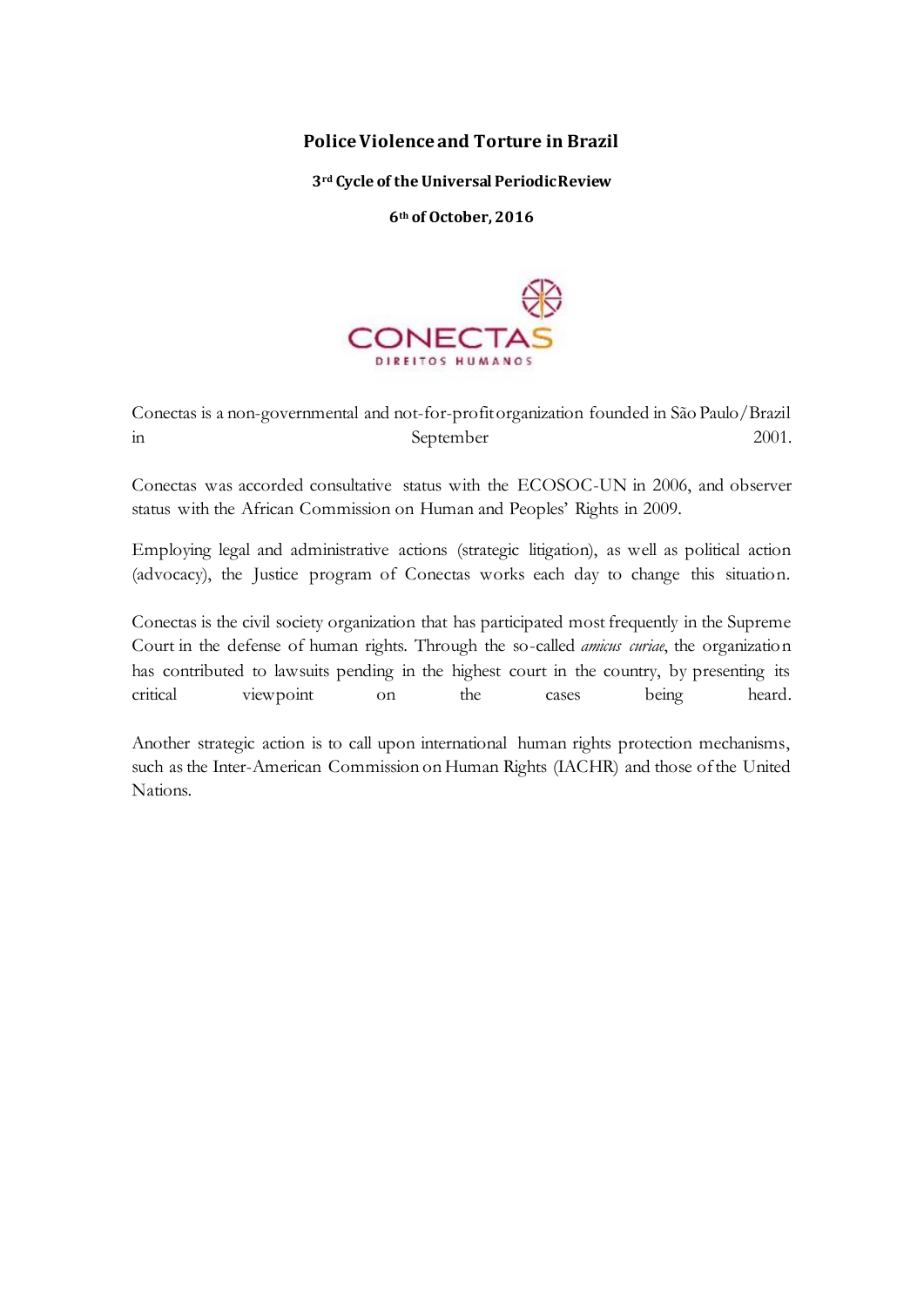### **I. Police Lethality and Raising Death toll**

São Paulo's military police killed 11,358 people over the last 20 years, according to data from the São Paulo Military Police Intelligence Center obtained by Ponte. That number is greater than all the killings committed by US police during the same period. Another 1,248 military police officers were killed in São Paulo state during that time.

According to quarterly statistics released by the São Paulo Public Security Department – that do not include so-called 'suspicious deaths' – the civil and military police in the state were responsible for 4,892 killings between 2007 and 2015 – an average of 1.5 per day. In the first quarters of both 2015 and 2016, there were 201 such killings, the highest number for a first quarter since 2003.

According to Human Rights Watch, "police in the state of Rio de Janeiro have killed more than 8,000 people in the past decade, including at least 645 people in 2015. One fifth of all homicides in the city of Rio last year were police killings. Three quarters of those killed by police were black men."

According to a research from the State University of Rio de Janeiro, the 41st Military Police Battalion - where the officers accused of the murders in Costa Barros were stationed - has topped the ranking of murders in supposed confrontations with the police for the past three years. This large number of killings and personal vindictiveness is only possible due to the military mindset of war against the enemy - under which Brazil's security forces are trained.

Brazil has taken a symbolic big step towards putting an end to the 'resistance' classification in police reports – used to record killings by police officers and that are frequently used to cover up executions, since these deaths are never investigated. In addition to banning the use of the classification created during the military dictatorship, the joint resolution of the Higher Police Council, a body of the Federal Police, and the National Council of Civil Police Chiefs published in the Federal Gazette this Monday, January 4, establishes the procedures to be followed in cases of deaths or bodily injury caused by police officers.

According to the text of the resolution, "if the use of [police] force results in an assault on the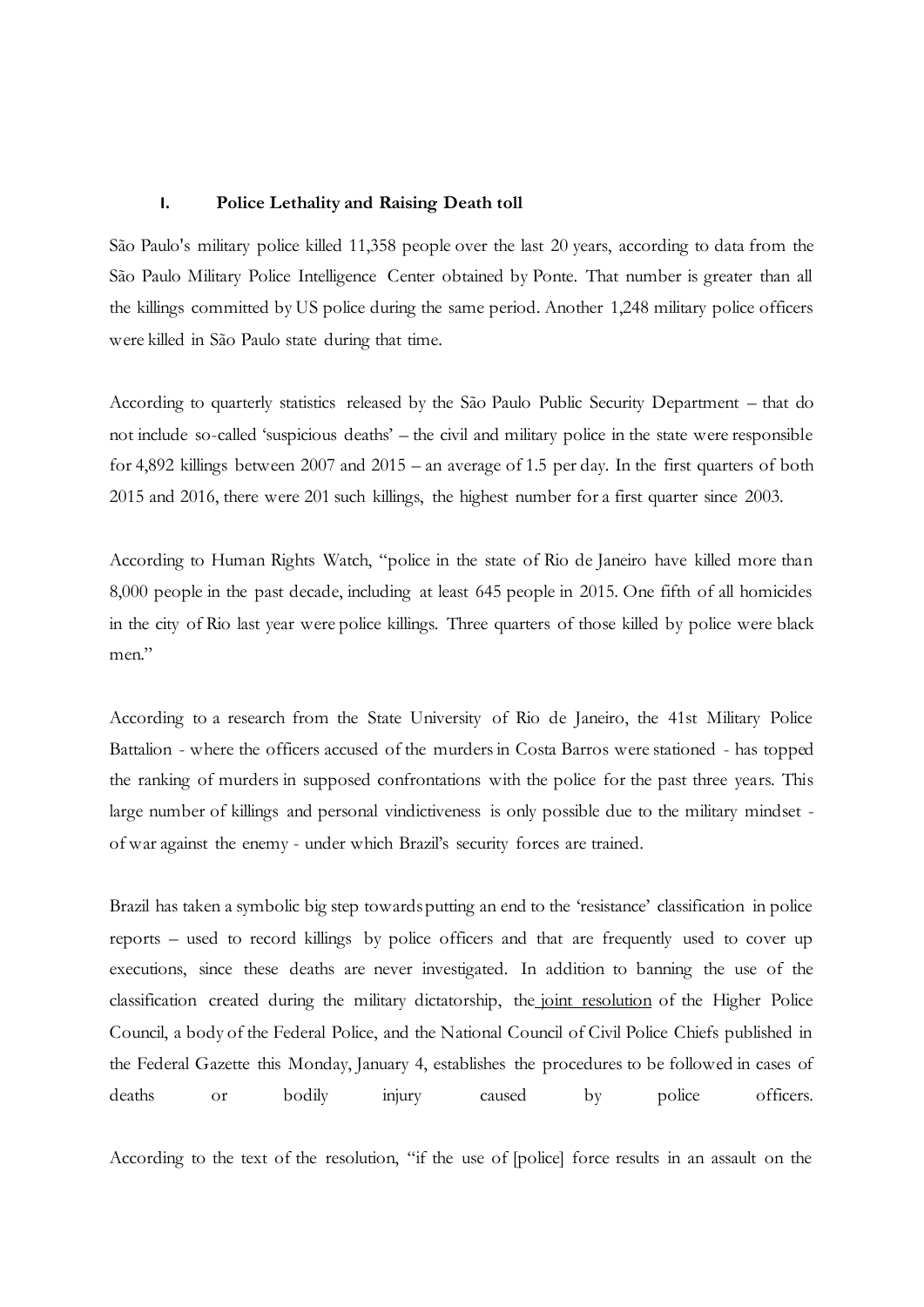bodily integrity or the life of the person resisting, a police inquiry must be immediately opened to determine the facts, and it shall be given priority status". It also states that the Public Prosecutor's Office and the Public Defender's Office must be notified of the inquiry. Moreover, weapons, bullet cases and vehicles involved in the incident must also be seized by the police officer responsible for the investigation, who must also order a forensic examination of the scene.

As far as Conectas is concerned, to definitively put a stop to executions by the police, three measures are are urgently needed:

- **Independence of forensic bodies:** Medical forensic examinations need to be autonomous and independent from the security forces, to guarantee that they are impartial and free from pressures, particularly in cases that involve other government agents;
- **Independent Internal Affairs Bodies and Ombudsman:** Internal Affairs (Corregedoria) and the Ombudsman (Ouvidoria) must be independent bodies and have civil society direct oversight. Data and periodic reports must be made public.
- **Police oversight by the Public Prosecutor's Office:** The Public Prosecutor's Office must do more to fulfill its constitutional role in the oversight of police activity and to rigorously and accurately investigate all the circumstances surrounding the deaths caused by police officers;
- **Reform of the model of militarized policing:** There is an urgent need to reform the model of militarized policing that still views citizens as potential enemies to combat. This structural reform should be underpinned by at principles: the full-cycle of police work, wherein street policing and criminal investigation are performed by the same police force; a single career path, enabling recruits to be promoted in accordance with their professional merits, until they become officers; and independent ombuds offices and internal affairs units.
- **Ending the 'resistance' classification**. Standards urgently need to be adopted to help put a stop to massacres by the police. The approval of Bill 4471, which has been pending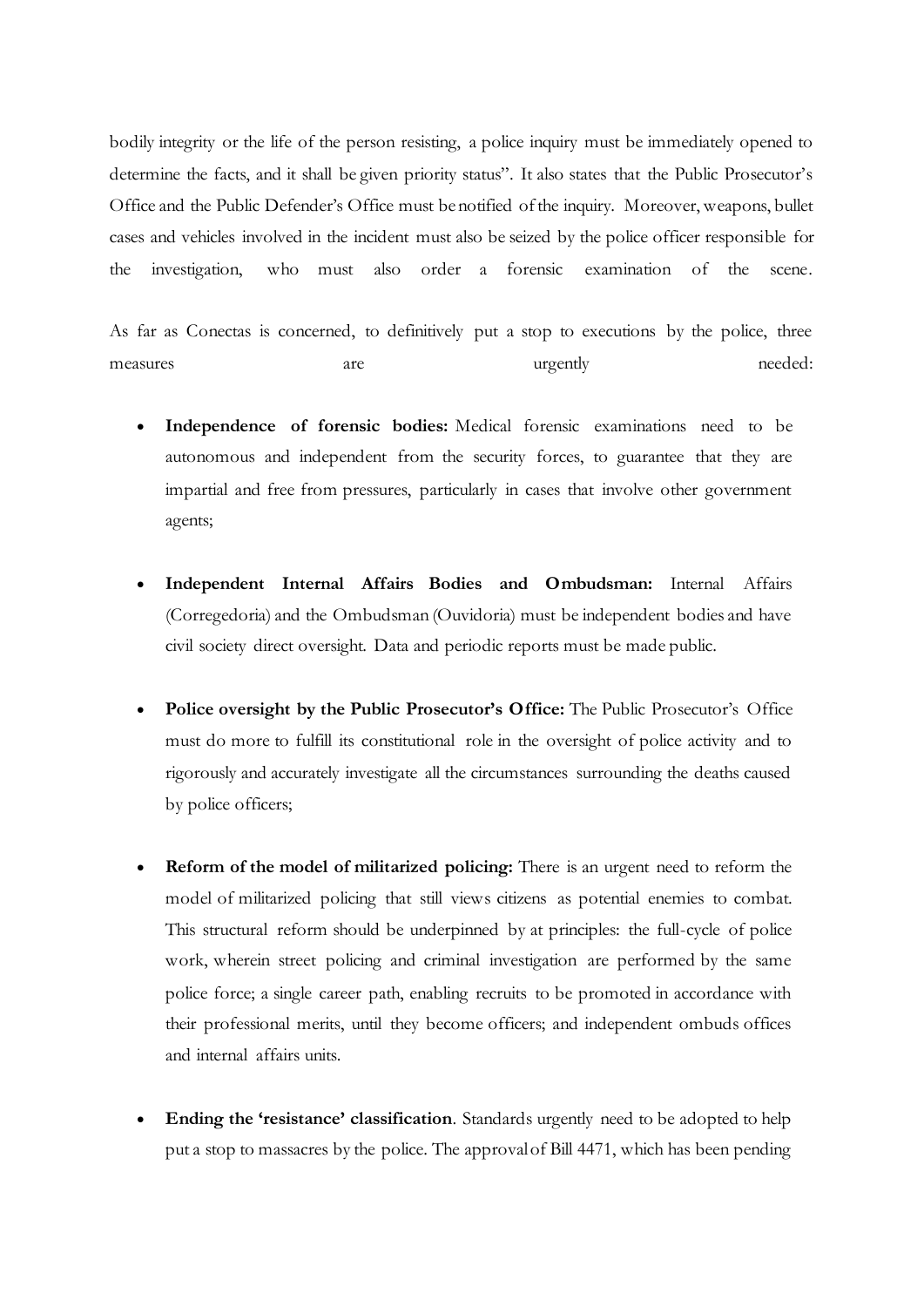for two years in the Lower House of Congress, could represent an important step in this direction. The bill, drafted by the congressmen Paulo Teixeira, Fabio Trad, Protógenes Queiroz and Miro Teixeira, establishes that inquiries be opened into all cases of death caused by the police. It also requires the preservation of the crime scene, prevents the police from transporting victims and substitutes the expressions 'act of resistance' and 'resistance followed by death' in police reports, which were created during the military dictatorship, for 'death resulting from police intervention'.

### **II. The Crimes of May and Federal Investigations**

A bloodstained chapter in the history of São Paulo remains unresolved.

Between May 12 and 21, 2006, a total of 505 civilians were killed and 97 were wounded in shootings in the state of São Paulo. The number of killings was almost four times higher than usual for the period, compared to the previous year. Most of the victims were men up to 35 years of age with no criminal record and residents of neighborhoods in the poor urban outskirts. Over the course of these 10 days, 59 government agents were killed and another 13 were injured.

Ten years after the so-called Crimes of May, there has been a shortage of answers but an excess of negligence on the part of the state authorities and indignation and pain by the families of the hundreds of victims.

#### **The "Parque Bristol" Case**

The young men Edivaldo, Eduardo, Israel, Fernando and Fábio feature on the long list of victims of the attacks of 2006. Aged 21 to 25, they were all shot by a group of masked men on May 14, 2006, in front of their house in Parque Bristol, a neighborhood in the far south of São Paulo. On November 2008, without the perpetrators having been identified, the case was shelved at the request of the São Paulo Public Prosecutor's Office.

Since an appeal was no longer possible, Conectas and the families of the victims denounced the case to the IACHR (Inter-American Commission on Human Rights of the Organization of American States) in May 2009, alleging that the Brazilian State was in violation of the American Convention on Human Rights, which was ratified by the country in 1992. The Commission has yet to decide on the admissibility of the complaint.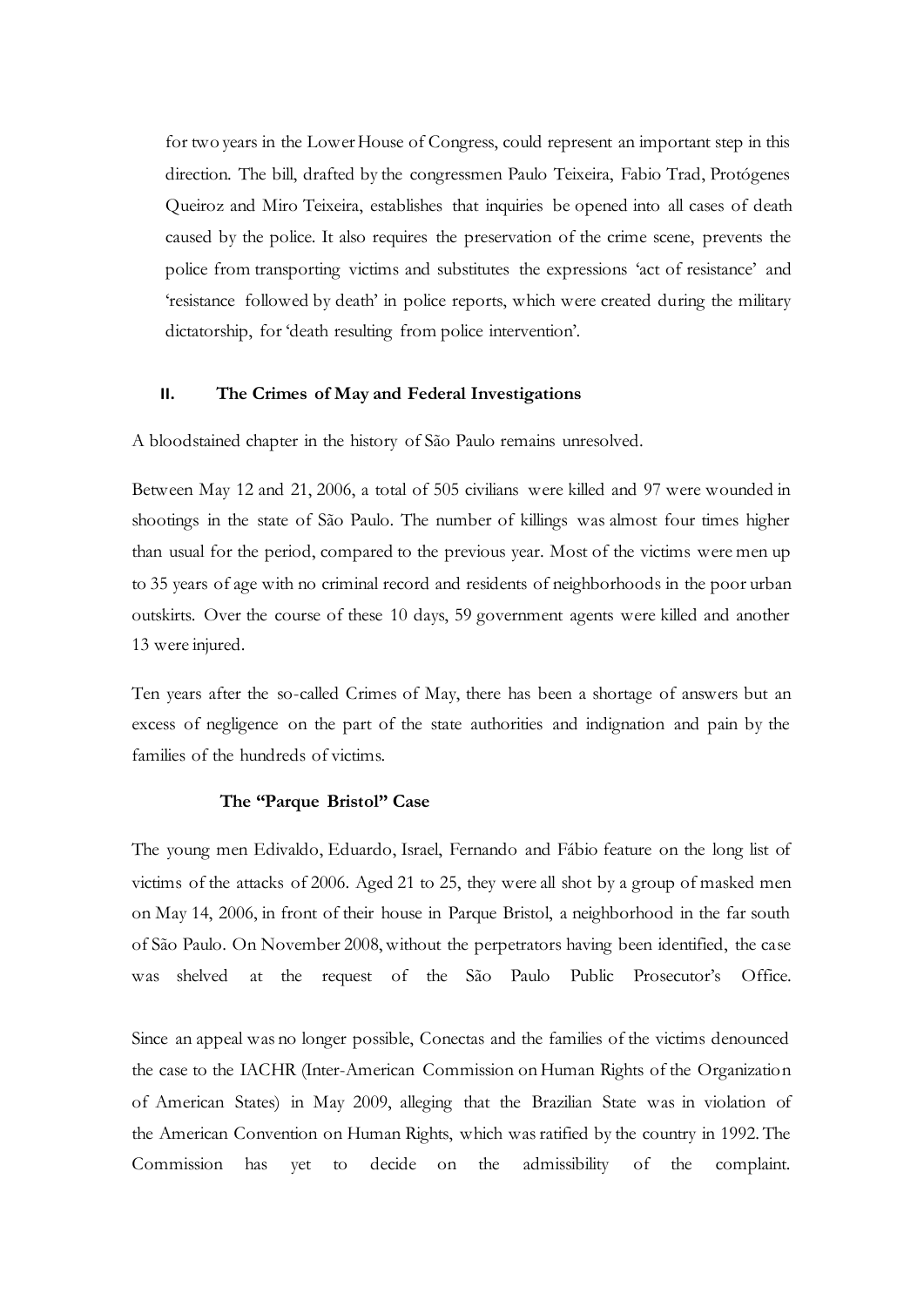In the same year, a request was filed with the Office of the Attorney General to federalize the case, which in practice would lead to a reopening of the investigations by the Federal Police and the Federal Prosecutor's Office and holding a trial in federal courts.

Last May 9, seven years after the request was originally filed, the Office of the Attorney General finally decided to pursue the case and asked the Superior Court of Justice to investigate the Parque Bristol massacre in the federal sphere. It is not known when the case will be examined by the court.

Although of notice, this case is merely a fraction of the wave of violence that took place in May 2006 and, furthermore, displays the reluctancy of federal bodies to intervene in massive human rights violations on the state level, as well as the lack of a clear and effective set of instruments designed to include multiple levels of authorities in these investigations.

The lack of federal oversight creates a culture of impunity in which these episodes are recurrent. According to data obtained by the Sou da Paz Institute through the Freedom of Information Law, there were 97 massacres –i.e. when three or more people are killed in one episode - in the state of São Paulo between 2012 and 2015, which resulted in the death of at least 355 people. Another important change is for the São Paulo government to improve the collection and systematization of data on massacres in the state. There is currently little transparency, or even standardization, on the official criteria used to establish when situations involving deaths are defined as massacres. The compilation of this type of data would help formulate public policies to prevent them and to hold the perpetrators accountable.

- **Establish a Federal Investigation on the 'Crimes of May':** the São Paulo episode must be fully taken to federal authorities. The Federal Government must prioritize this case and grant resources for the thorough investigation of said events.
- **Create more effective mechanisms of Federal Investigation of Gross Violations of Human Rights:** The current system takes more than 10 years to bring an investigation to federal authorities. The Federal Government must implement a system of permanent oversight of local authorities on investigation of gross violations of Human Rights. Civil Society must have access to Federal Ombudsman bodies when they are not comfortable with local authorities investigating a case. The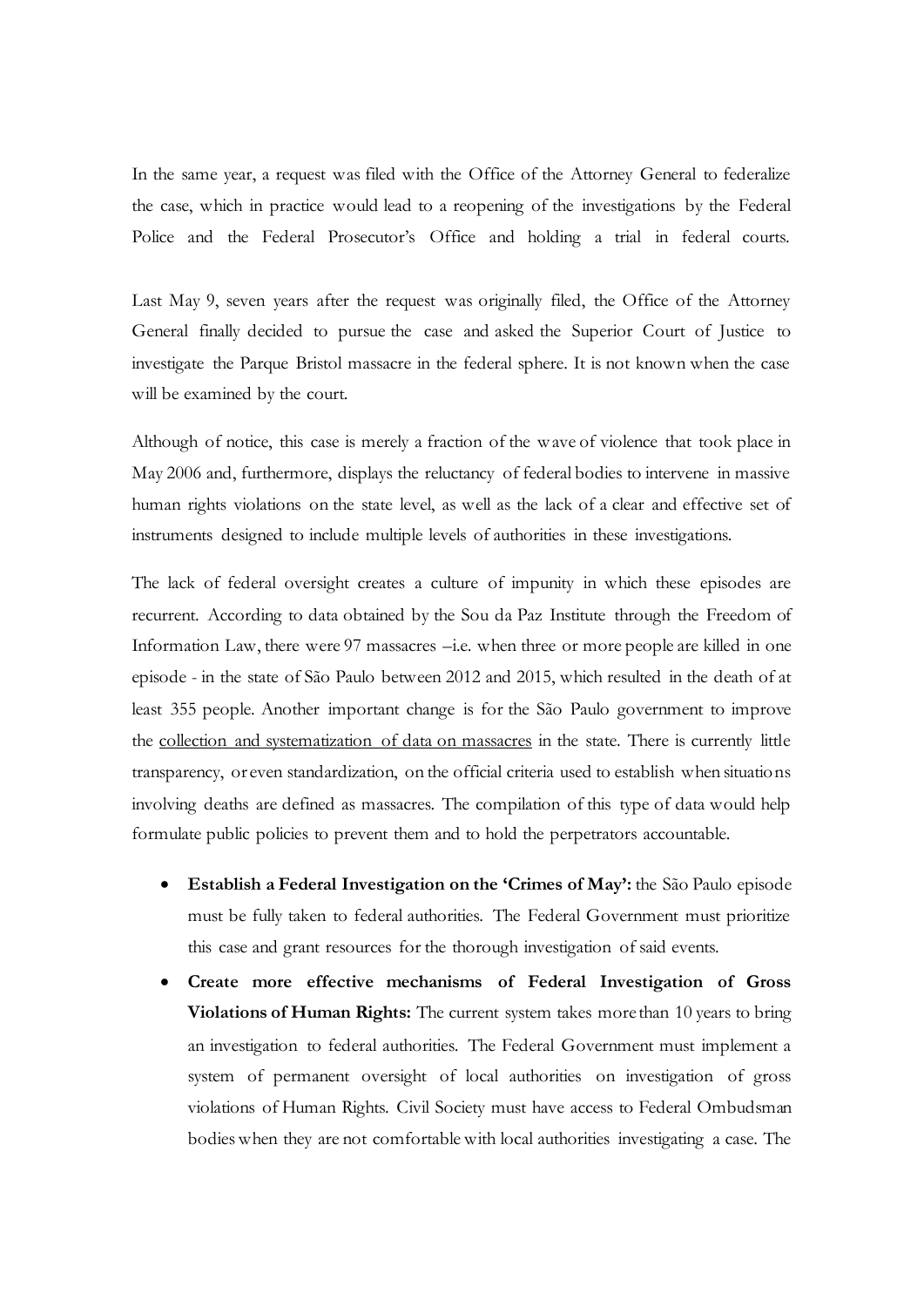mere suspicion of the existence of "death squads" must be understood as a human rights violation and attract federal investigations.

## **III. Police Violence and Torture**

Juan Mendez had strong words after his visit to Brazil last year: "*Torture and mistreatment by police and prison staff is still alarming and a regular occurrence, mainly against persons belonging to racial, sexual, gender and other minority groups*," said the rapporteur. *"I urge the Brazilian government to take steps to close the gap between the country's ambitious laws and policies on the one hand, and the everyday situation of people deprived of their liberty on the other*."

Brazil has recently established the National System to Combat and Prevent Torture, but this initiative, due to the country huge territory and internal discrepancies, must be reproduce on all major states urgently. In order to be effective, the Federal Government must facilitate and finance the creation of integrated state systems against torture.

The judicial response to torture was displayed in the report "Judging Torture: Analysis of jurisprudence in Brazil's State Courts of Appeals (2005-2010)" .The study was produced by Conectas, IBCCrim (Brazilian Criminal Sciences Institute), NEV, Pastoral Carcerária (the Catholic Church's prisoner outreach service) and Acat-Brazil (Action of Christians for the Abolition of Torture).

Through an analysis of 455 rulings from all Brazil's State Courts of Appeals, the study concluded that public officials involved in torture cases are more likely to be acquitted than private individuals (relatives, spouses, private security guards, etc.). The state employees who were convicted by trial courts were acquitted in the appeals courts in 19% of the cases. For private individuals, the rate was 10%. The data show that the courts rule differently depending on the profile of the defendant and the victim. Many of the acquittals, in the cases involving public officials, are justified by a lack of evidence. This could reveal either an alarming inability of the State to investigate torture committed by its employees or a tendency to discredit the testimony of victims who are suspected or already serving a sentence for another crime.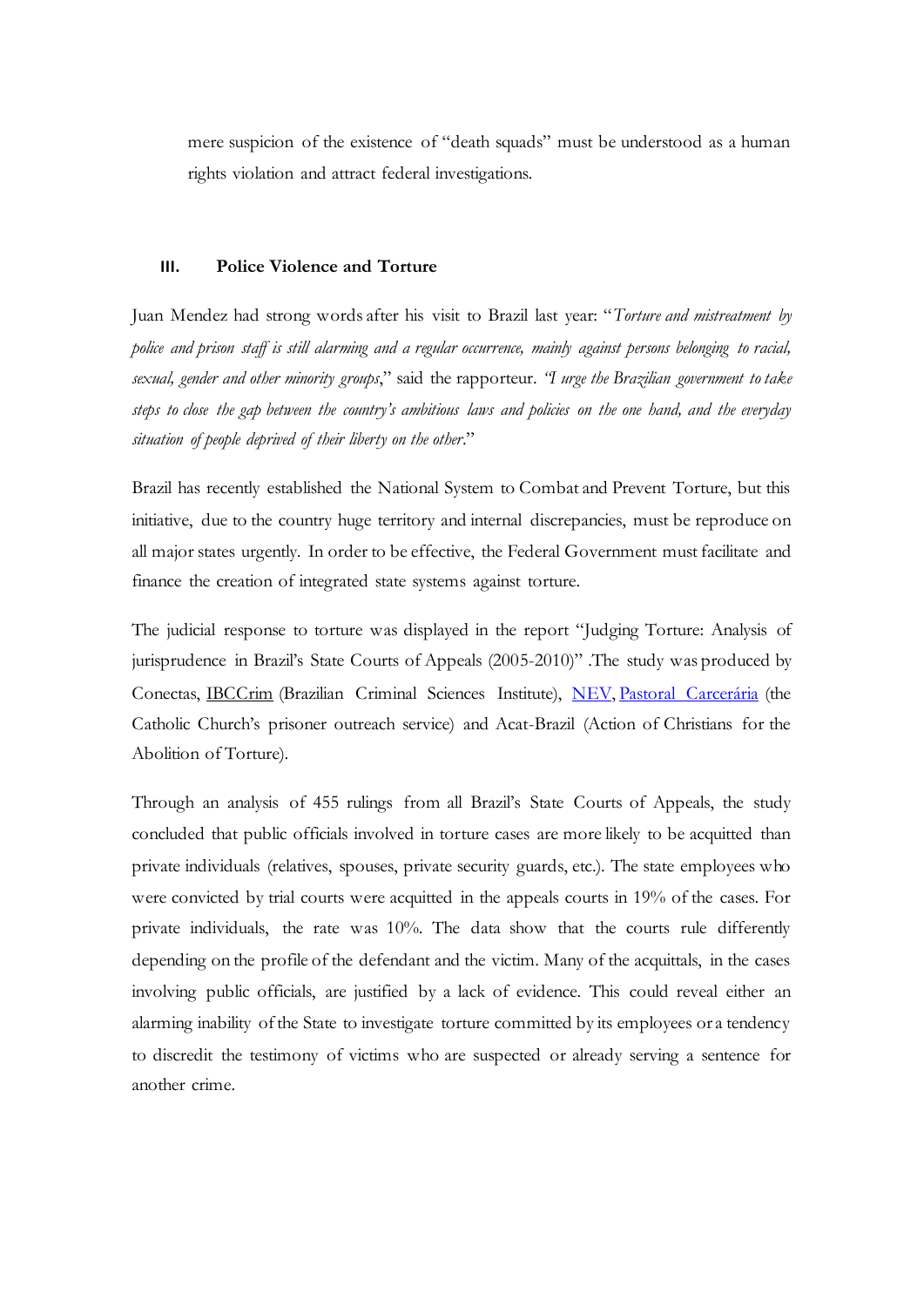The recent implementation of Custody Hearings, i.e. the initial presentation of a detainee in front of a judge, public prosecutor and defender in 24 hours or less after arrest could be a important tool in preventing street torture.

In recent research, Conectas analysed the response given by authorities to torture and other dehumanizing treatments narratives that appeared in the custody hearings. Through the analysis of 420 individual cases in which an allegation or visual vestiges of torture and violence were surface during the hearings, the omission of the state was evident, with no application of the Istambul Protocol: judges and prosecutor seldom asked direct questions aimed at elucidating the case, follow-up was obscure and could take months, no relevant questions or facts were pointed to the forensics – limiting its effectiveness in documenting torture.

- **Custody Hearings must be used as a tool against torture:** the potential of taking a person to judicial authorities less than 24 hours after arrest is a unprecedented case in the Brazilian system. The prevention of torture, including documentation of evidence as well as psychological attention to victims, must be a priority in the hearings.
- **Authorities Training:** Judges and public prosecutors that work in the custody hearings must go through specific training according to the Istambul Protocol.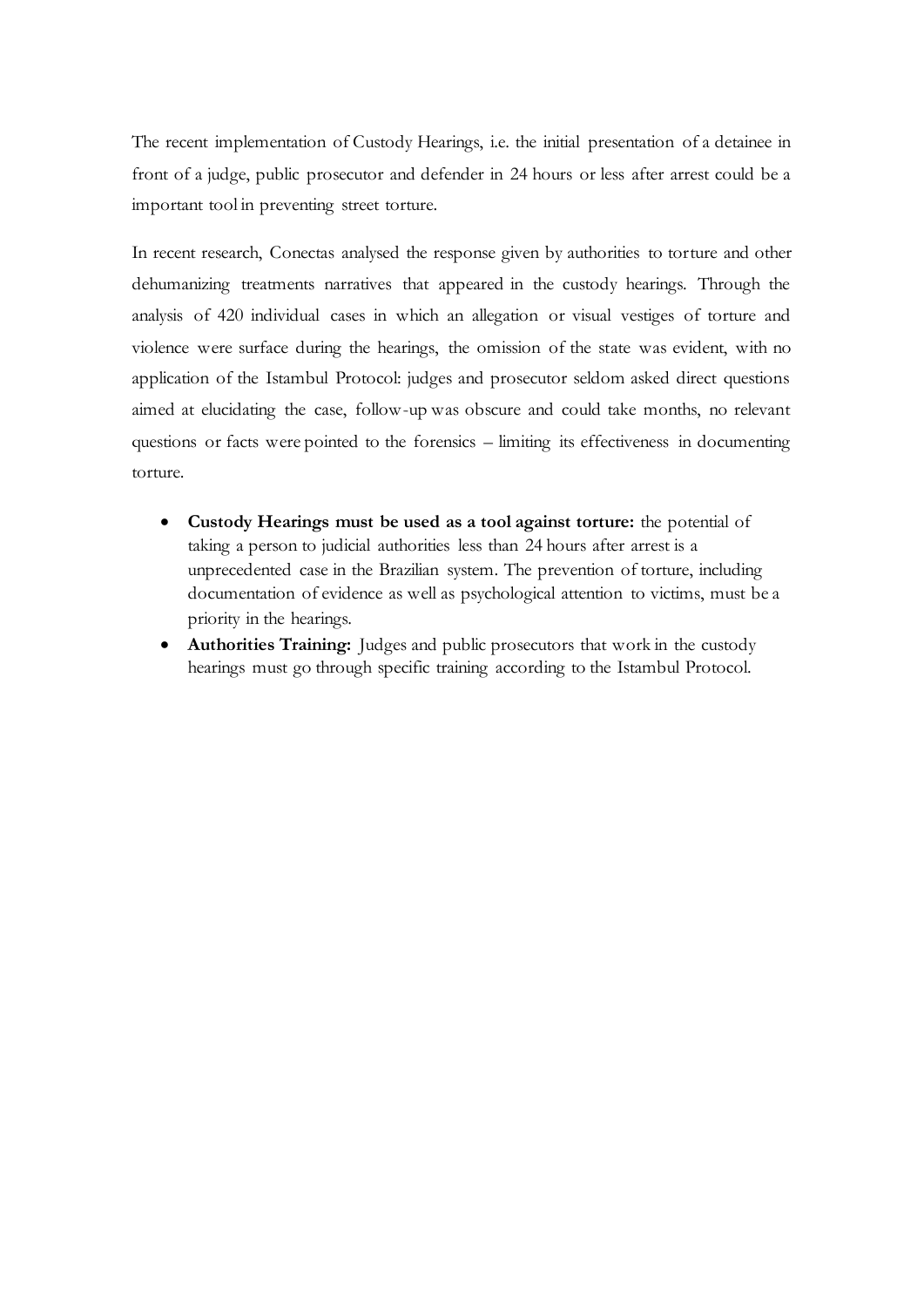| Cycle | # of           | Country | Recommendation                                                                                                                                                                                                                                                              | <b>Topic</b> | Evaluatio                                                                                                                                            | Suggestions                                                                                                                                                                                                                                                                                                                                                                                                                                                                                                                                                                                                                                                                                                                                                                                        |
|-------|----------------|---------|-----------------------------------------------------------------------------------------------------------------------------------------------------------------------------------------------------------------------------------------------------------------------------|--------------|------------------------------------------------------------------------------------------------------------------------------------------------------|----------------------------------------------------------------------------------------------------------------------------------------------------------------------------------------------------------------------------------------------------------------------------------------------------------------------------------------------------------------------------------------------------------------------------------------------------------------------------------------------------------------------------------------------------------------------------------------------------------------------------------------------------------------------------------------------------------------------------------------------------------------------------------------------------|
|       | Recommendation |         |                                                                                                                                                                                                                                                                             |              | n                                                                                                                                                    |                                                                                                                                                                                                                                                                                                                                                                                                                                                                                                                                                                                                                                                                                                                                                                                                    |
| 2012  | 119.60         | Denmark | Work towards abolishing<br>the separate system of<br>military police by<br>implementing more<br>effective measures to tie<br>State funding to<br>compliance with<br>measures aimed at<br>reducing the incidence of<br>extrajudicial executions<br>by the police. (Rejected) |              | Despite<br><b>State</b><br>allegation<br>s, the<br>separate<br>system<br>can be<br>abolished<br>through<br>a<br>Constituti<br>onal<br>Amendm<br>ent. | Reiterate the recommendation.<br>Independence of forensic bodies: Medical<br>forensic examinations need to be autonomous<br>and independent from the security forces, to<br>guarantee that they are impartial and free from<br>pressures, particularly in cases that involve other<br>government agents;<br>Independent Internal Affairs Bodies and<br><b>Ombudsman:</b> Internal Affairs (Corregedoria)<br>and the Ombudsman (Ouvidoria) must be<br>independent bodies and have civil society direct<br>oversight. Data and periodic reports must be<br>made public.<br>Police oversight by the Public Prosecutor's<br>$\bullet$<br><b>Office:</b> The Public Prosecutor's Office must do<br>more to fulfill its constitutional role in the<br>oversight of police activity and to rigorously and |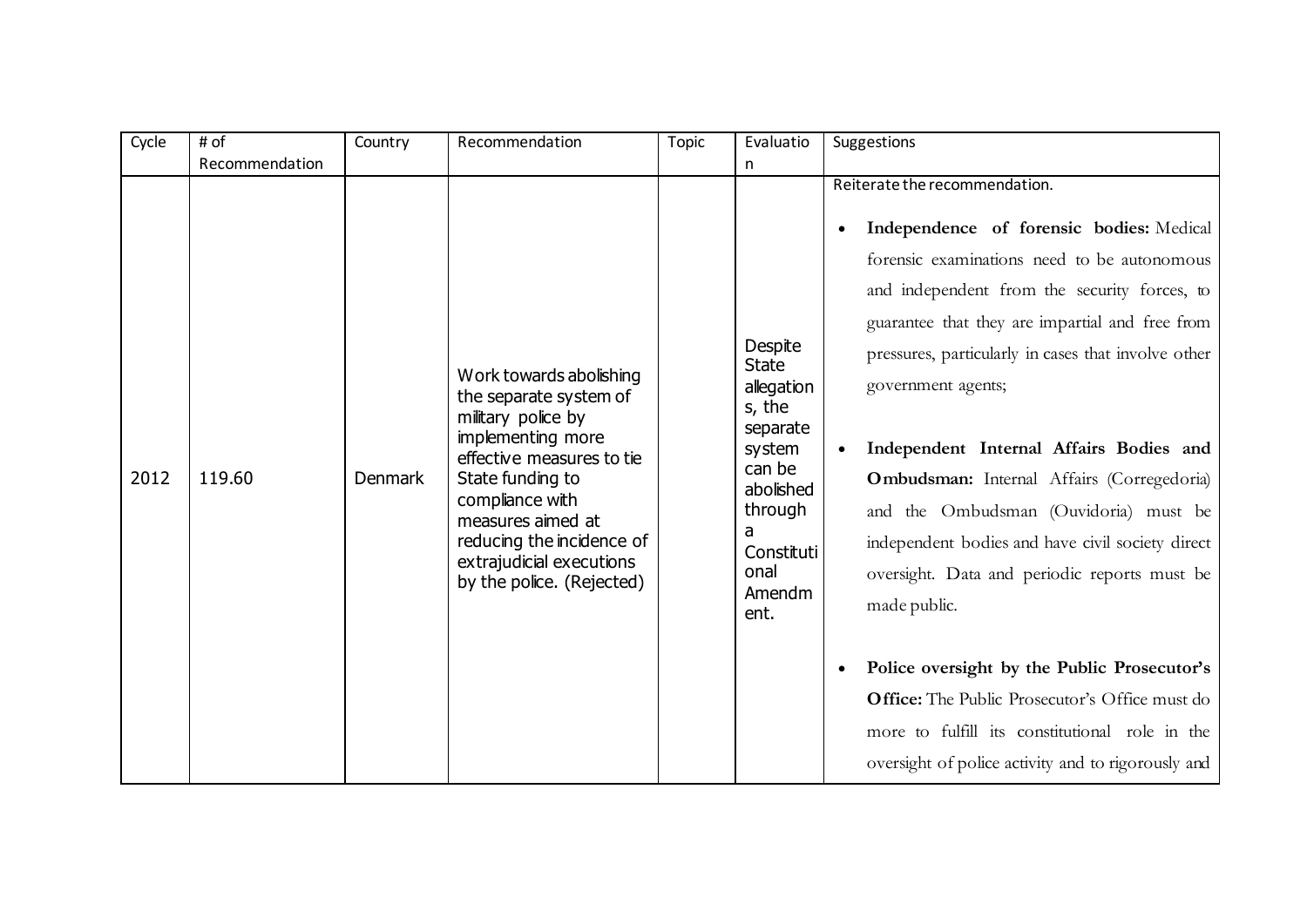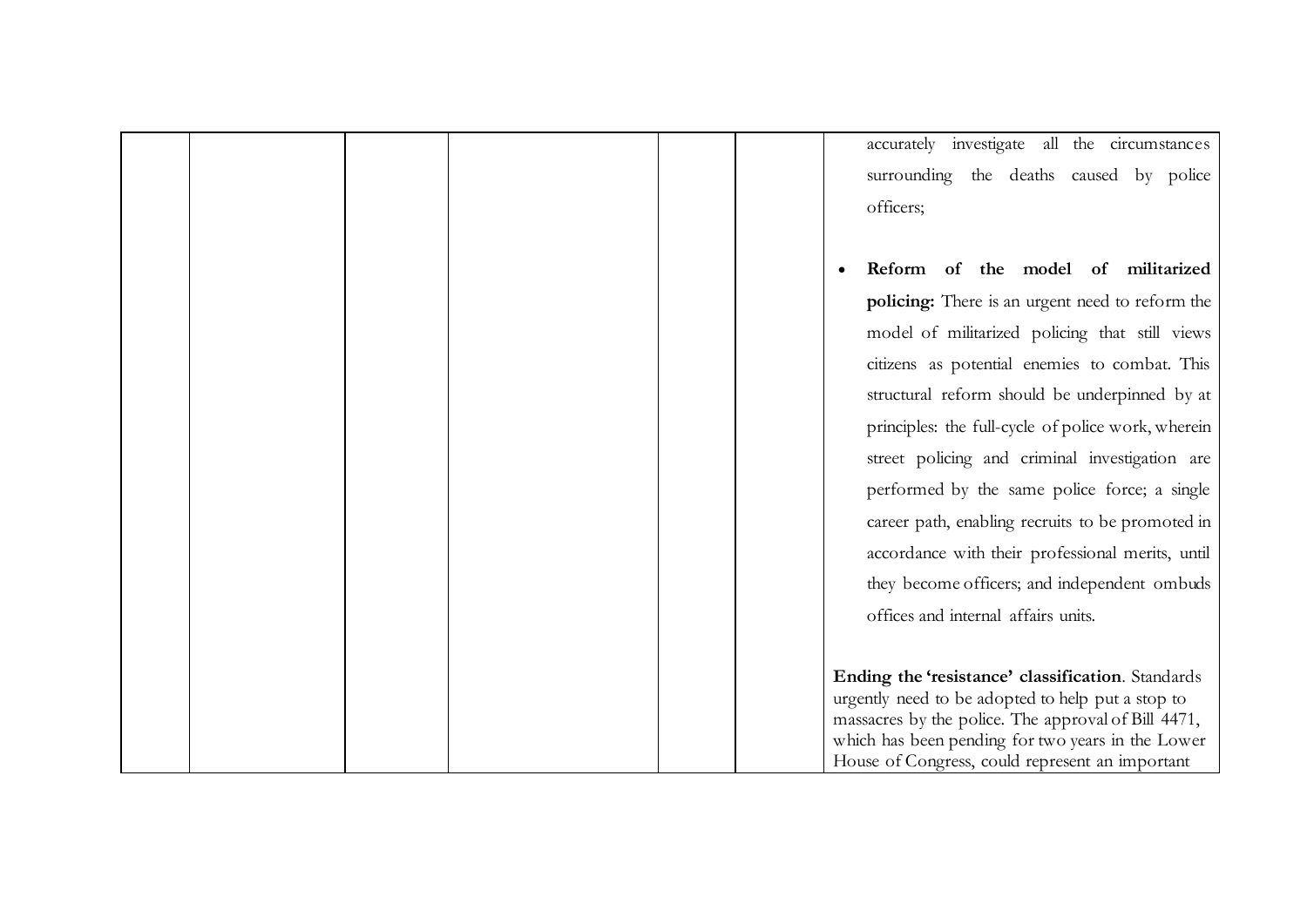|      |        |                  |                                                                                           | <b>Not</b>                      | step in this direction. The bill, drafted by the<br>congressmen Paulo Teixeira, Fabio Trad,<br>Protógenes Queiroz and Miro Teixeira, establishes<br>that inquiries be opened into all cases of death<br>caused by the police. It also requires the<br>preservation of the crime scene, prevents the police<br>from transporting victims and substitutes the<br>expressions 'act of resistance' and 'resistance<br>followed by death' in police reports, which were<br>created during the military dictatorship, for 'death<br>resulting from police intervention'.<br>Establish a Federal Investigation on the<br>$\bullet$ |
|------|--------|------------------|-------------------------------------------------------------------------------------------|---------------------------------|-----------------------------------------------------------------------------------------------------------------------------------------------------------------------------------------------------------------------------------------------------------------------------------------------------------------------------------------------------------------------------------------------------------------------------------------------------------------------------------------------------------------------------------------------------------------------------------------------------------------------------|
| 2012 | 119.61 | Coreia do<br>Sul | Take stronger action, at<br>the federal government<br>level, to counter<br>"death squads" | implemen<br>ted by<br>omission. | 'Crimes of May': the São Paulo episode<br>must be fully taken to federal authorities. The<br>Federal Government must prioritize this case<br>and grant resources for the thorough<br>investigation of said events.<br>Create more effective mechanisms of<br><b>Federal Investigation of Gross Violations</b><br>of Human Rights: The current system takes<br>more than 10 years to bring an investigation<br>authorities.<br>federal<br>The<br>Federal<br>to<br>Government must implement a system of<br>permanent oversight of local authorities on                                                                       |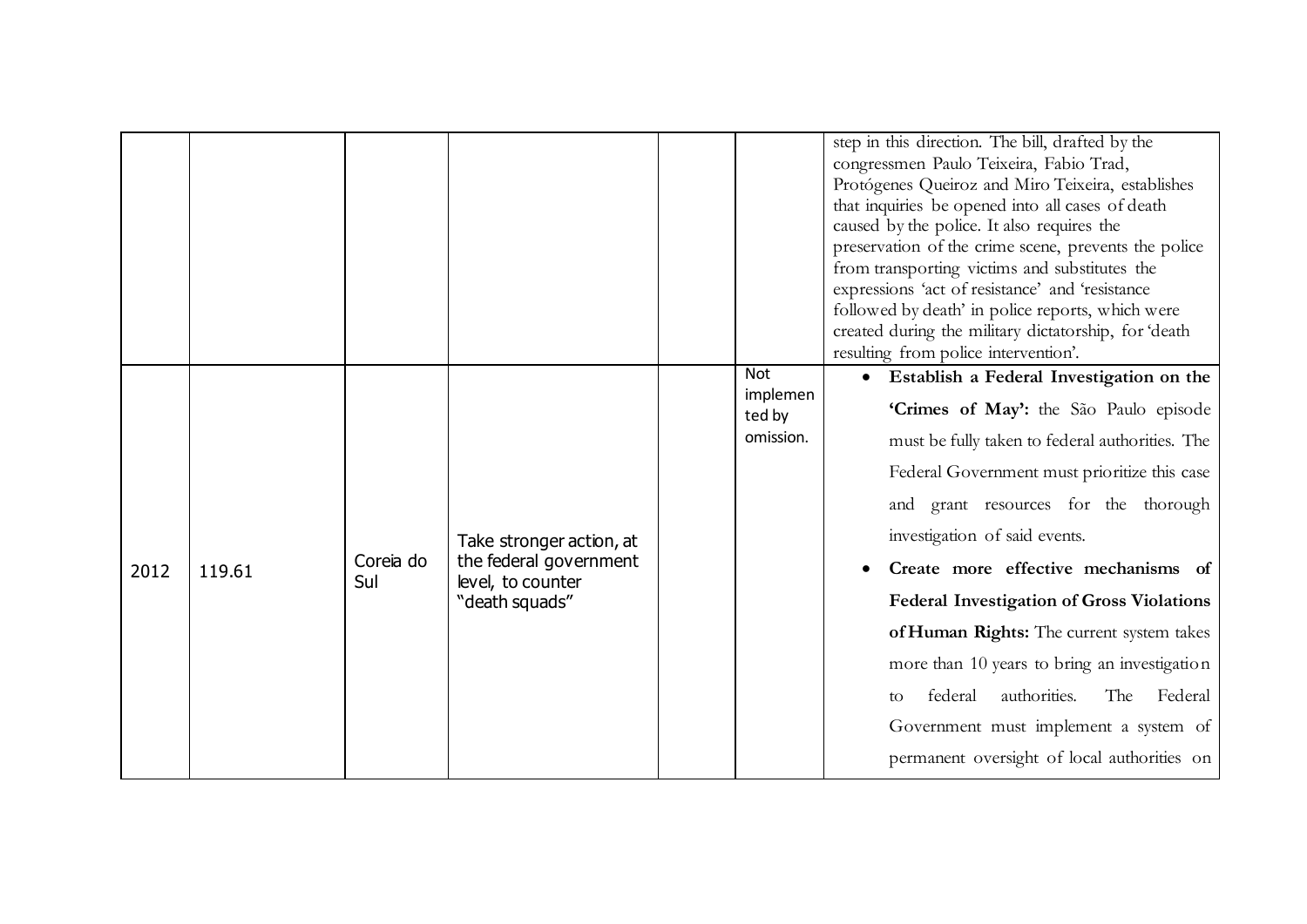|      |        |                 |                                                                                                                                                                                                                                                                                      |                              | investigation of gross violations of Human                                                                                                            |
|------|--------|-----------------|--------------------------------------------------------------------------------------------------------------------------------------------------------------------------------------------------------------------------------------------------------------------------------------|------------------------------|-------------------------------------------------------------------------------------------------------------------------------------------------------|
|      |        |                 |                                                                                                                                                                                                                                                                                      |                              | Rights. Civil Society must have access to                                                                                                             |
|      |        |                 |                                                                                                                                                                                                                                                                                      |                              | Federal Ombudsman bodies when they are                                                                                                                |
|      |        |                 |                                                                                                                                                                                                                                                                                      |                              | not comfortable with local authorities                                                                                                                |
|      |        |                 |                                                                                                                                                                                                                                                                                      |                              | investigating a case. The mere suspicion of                                                                                                           |
|      |        |                 |                                                                                                                                                                                                                                                                                      |                              | the existence of "death squads" must be                                                                                                               |
|      |        |                 |                                                                                                                                                                                                                                                                                      |                              | understood as a human rights violation and                                                                                                            |
|      |        |                 |                                                                                                                                                                                                                                                                                      |                              | attract federal investigations.                                                                                                                       |
|      |        |                 |                                                                                                                                                                                                                                                                                      |                              |                                                                                                                                                       |
| 2012 | 119.63 | Uzbequistã<br>0 | Implement further<br>measures to combating<br>and preventing torture,<br>as<br>well as strengthen<br>existing mechanisms for<br>the implementation of<br>the<br>recommendations of the<br><b>United Nations</b><br>Committee Against<br>Torture<br>and other international<br>bodies | Partially<br>Implemen<br>ted | Take further effort to create and integrate the<br>national system to combat and prevent torture,<br>facilitating the creation of local institutions. |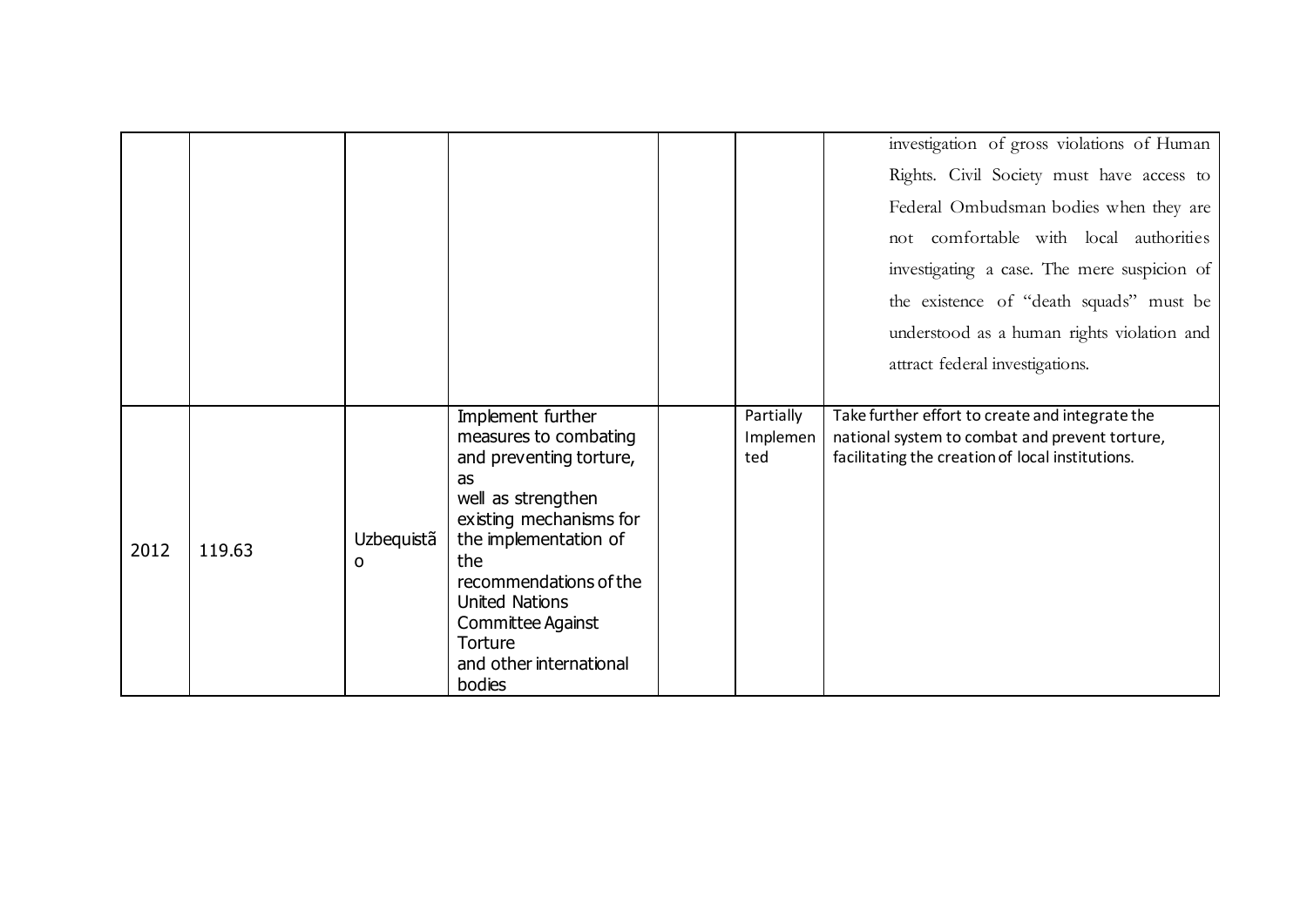| 2012 | 119.64 | Indonésia | Continue the authorities'<br>efforts to prevent and<br>combat torture both<br>at the federal and state<br><b>levels</b>                                                                                                               | Partially<br>Impleme<br>nted                                                                                                                                 | Custody Hearings must be used as a<br>tool against torture: the potential of taking<br>a person to judicial authorities less than 24<br>hours after arrest is a unprecedented case in<br>the Brazilian system. The prevention of<br>torture, including documentation of<br>evidence as well as psychological attention<br>to victims, must be a priority in the hearings.<br>Authorities Training: Judges and public<br>prosecutors that work in the custody<br>hearings must go through specific training<br>according to the Istambul Protocol. |
|------|--------|-----------|---------------------------------------------------------------------------------------------------------------------------------------------------------------------------------------------------------------------------------------|--------------------------------------------------------------------------------------------------------------------------------------------------------------|---------------------------------------------------------------------------------------------------------------------------------------------------------------------------------------------------------------------------------------------------------------------------------------------------------------------------------------------------------------------------------------------------------------------------------------------------------------------------------------------------------------------------------------------------|
| 2012 | 119.65 | Espanha   | Revise the human rights<br>training programmes for<br>the security forces,<br>emphasizing the use of<br>force according to the<br>criteria of necessity and<br>proportionality and<br>putting an end to extra-<br>judicial executions | <b>Not</b><br>Impleme<br>nted.<br>Military<br>training<br>for police<br>forces<br>limits the<br>possibilit<br>y of<br>human<br>rights<br>specific<br>topics. |                                                                                                                                                                                                                                                                                                                                                                                                                                                                                                                                                   |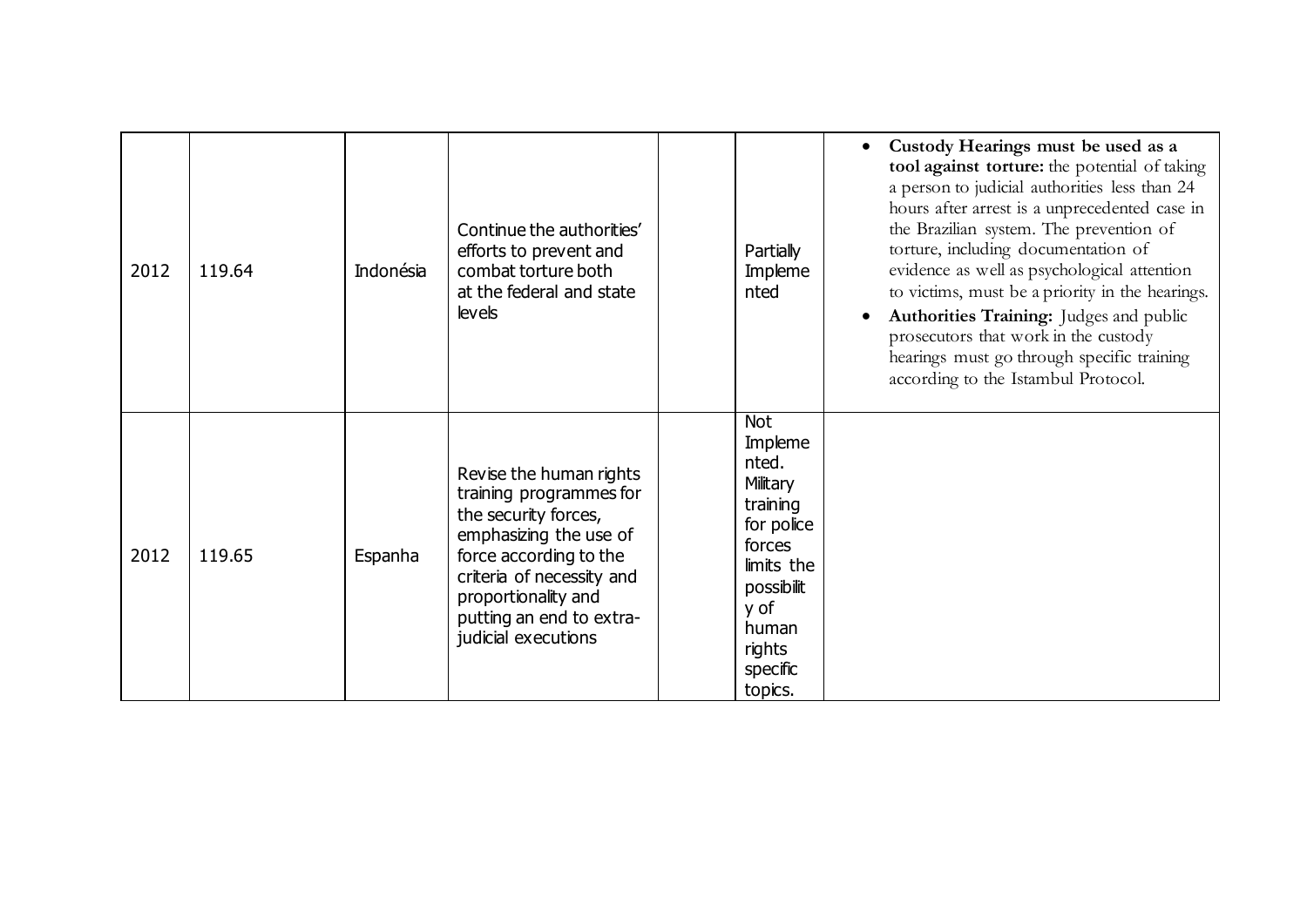| 2012 | 119.79 | Holanda  | Adopt a policy of taking<br>an explicit and published<br>decision on instituting a<br>federal investigation and<br>prosecution in all cases<br>involving violence against<br>human rights defenders | <b>Not</b><br>impleme<br>nted by<br>omission.                                     | Take further efforts to expedite the federal<br>investigation of massive violations of human rights.<br>Develop detailed procedures to establish a permanent<br>federal oversight over local authorities in the<br>investigation of massive violations of human rights. |
|------|--------|----------|-----------------------------------------------------------------------------------------------------------------------------------------------------------------------------------------------------|-----------------------------------------------------------------------------------|-------------------------------------------------------------------------------------------------------------------------------------------------------------------------------------------------------------------------------------------------------------------------|
| 2012 | 19.110 | Santa Sé | Accelerate the<br>improvement of the<br>judicial, police and prison<br>systems<br>in line with international<br>human rights standards                                                              | <b>Not</b><br>impleme<br>nted.<br>Changes<br>have not<br>been<br>accelerat<br>ed. |                                                                                                                                                                                                                                                                         |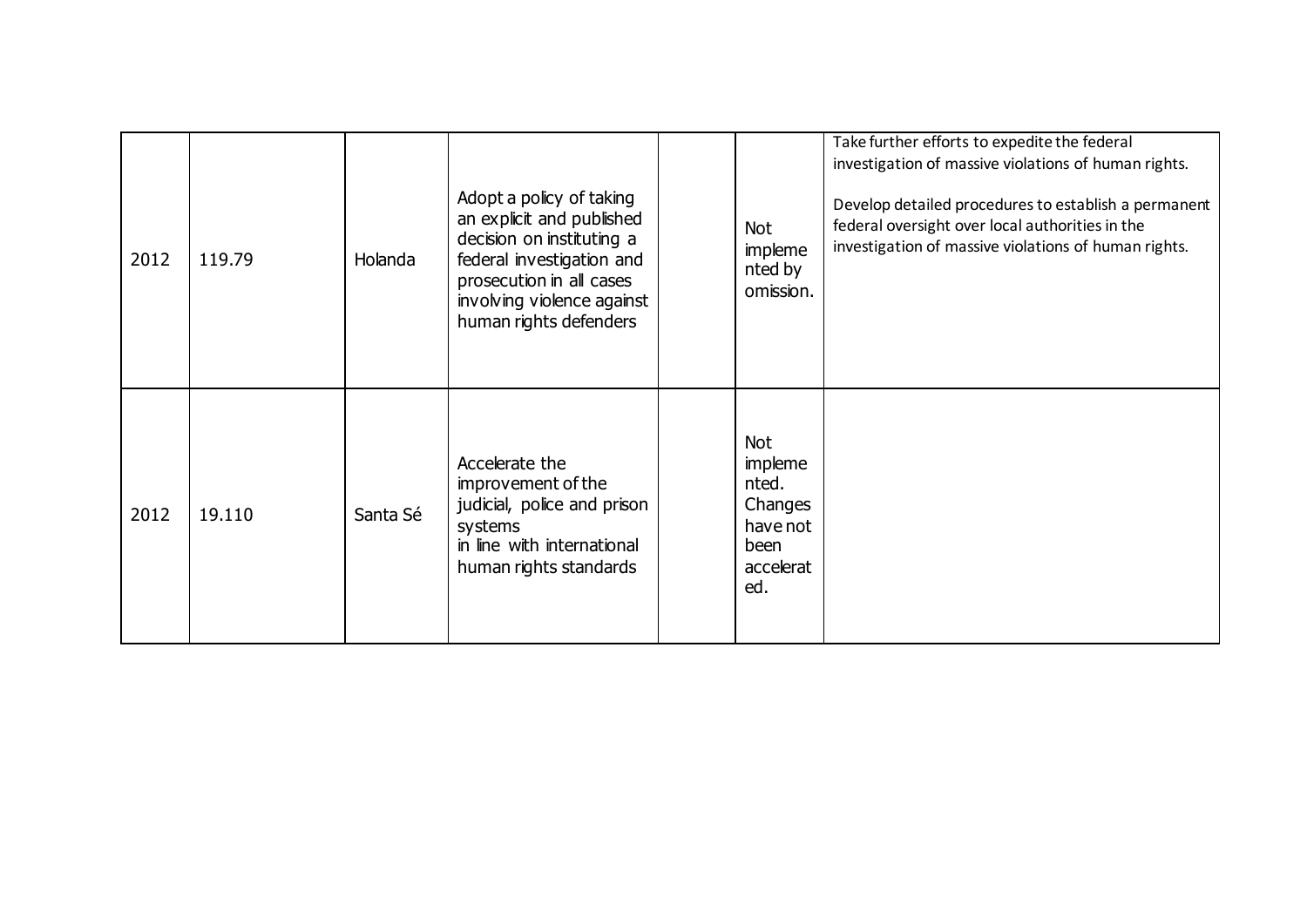| 2012 | 119.122 | República<br>Tcheca | Ensure that all members<br>of the police and prison<br>officers that commit<br>human rights violations<br>and abuses, such as<br>torture and ill-treatment,<br>are held accountable | <b>Not</b><br>impleme<br>nted by<br>omission. |  |
|------|---------|---------------------|-------------------------------------------------------------------------------------------------------------------------------------------------------------------------------------|-----------------------------------------------|--|
| 2012 | 119.123 | Alemanha            | Effectively fight against<br>arbitrary and on-duty<br>police killings, in<br>particular by creating a<br>strong framework for<br>impartial investigation                            | <b>Not</b><br>Impleme<br>nted.                |  |